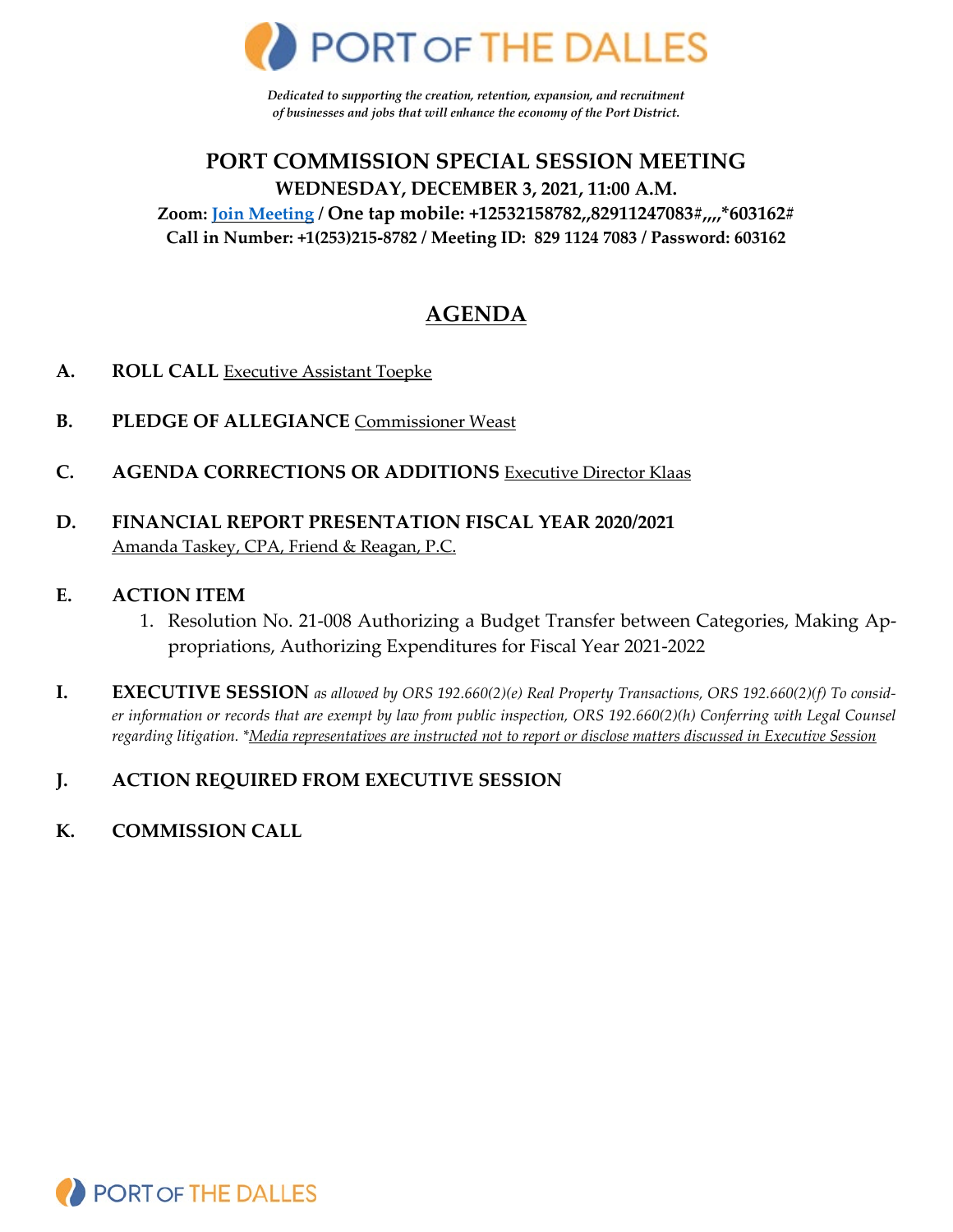# **PORT OF THE DALLES AGENDA ITEM**

### Meeting Date: December 3, 2021

Subject: **E-1.) RESOLUTION NO. 21-008 AUTHORIZING A BUDGET TRANSFER BETWEEN CATEGORIES, MAKING APPROPRIATIONS, AUTHORIZING EXPENDITURES FOR FISCAL YEAR 2021-2022**

 Resolution No. 21-008 Authorizing a Budget Transfer between Categories, Making Appropriations, Authorizing Expenditures for Fiscal Year 2021-2022

Staff Recommendation: **Approve Resolution No. 21-008 Authorizing a Budget Transfer between Categories, Making Appropriations, Authorizing Expenditures for Fiscal Year 2021-2022 as presented**

Background:

\$20,017.22 is requested from General Operating Contingency in the Port Development Fund to Debt Service in the Port Development Fund, to pay off in full the North Chenoweth Industrial Park Improvements, Business Oregon Loan.